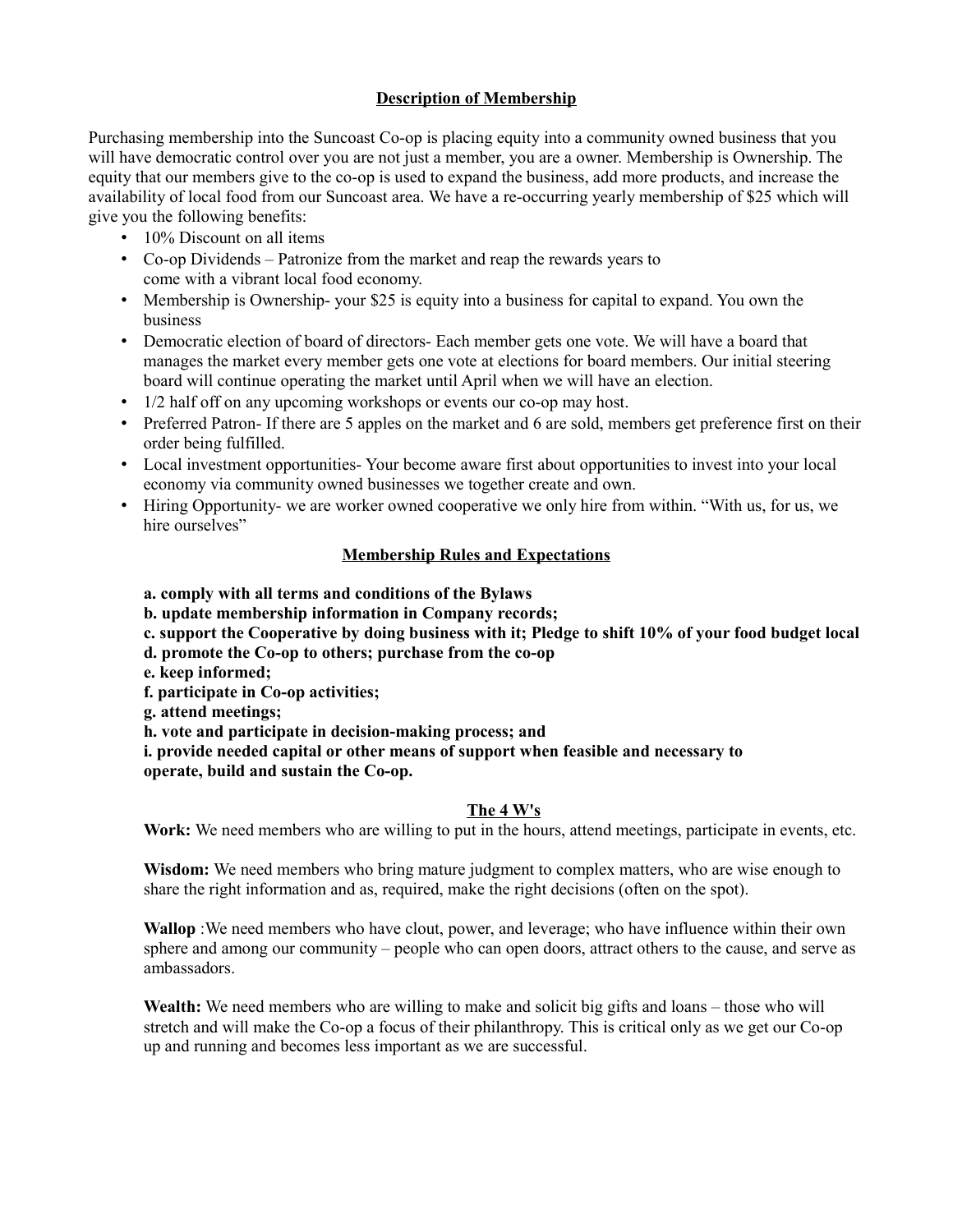## **Organizational Structure**

Current Board of Directors: Barbara Sullo Rick Blouin Audrey Voss Eric Stewart Joey Stevens Donna Gill

## **Committee**

We have several committee's that our membership can participate with in order to increase the capacity of our cooperative.

### **Growers Committee**

Responsible to establish liaison with the Growers and coordinate with them to increase production of locally grown and produced food and products for the market.

- Able to generate and implement ideas with growers to bring more products onto the market
- Coordinate with growers for helping with production
- Organize volunteer activities such as Permablitz
- Organize workshops to teach new growers and cottage industry for more products on the market.

### **Marketing Committee**

Responsible to establish the Suncoast Co-op brand and identity and develop the communications and educational materials to support that. Members of this committee should have one or more of the following skills (in abundance):

- Able to generate and implement ideas which bring people to our table with energy and enthusiasm
- Able to write press releases and marketing material which does the same
- Ability to develop collaborative communications and partner with other non-profit and educational organizations as required

### **Fundraising Committee**

Responsible for creating and implementing the programs and events to raise capital for the co-op. Members of this committee should have one or more of the following skills (in abundance):

- Event management and organizational skills to pull together many elements of the puzzle
- Willingness to collaborate with marketing
- Creative fund-raising skills
- Researching and writing of Grants and proposals
- Ability to communicate to the general public
- Time and enthusiasm to go door to door and hand out materials..., to sit at informational venues and solicit membership – to assist with town hall or other gatherings – to ask permission to post materials – to staff fund-raising events

### **Membership Committee**

Responsible for working with existing Membership to "rally the troops" to become the volunteer "hands" required to implement the marketing plan, fundraising strategies, dissemination of educational materials and other volunteer opportunities. Members of this committee should have one or more of the following skills: